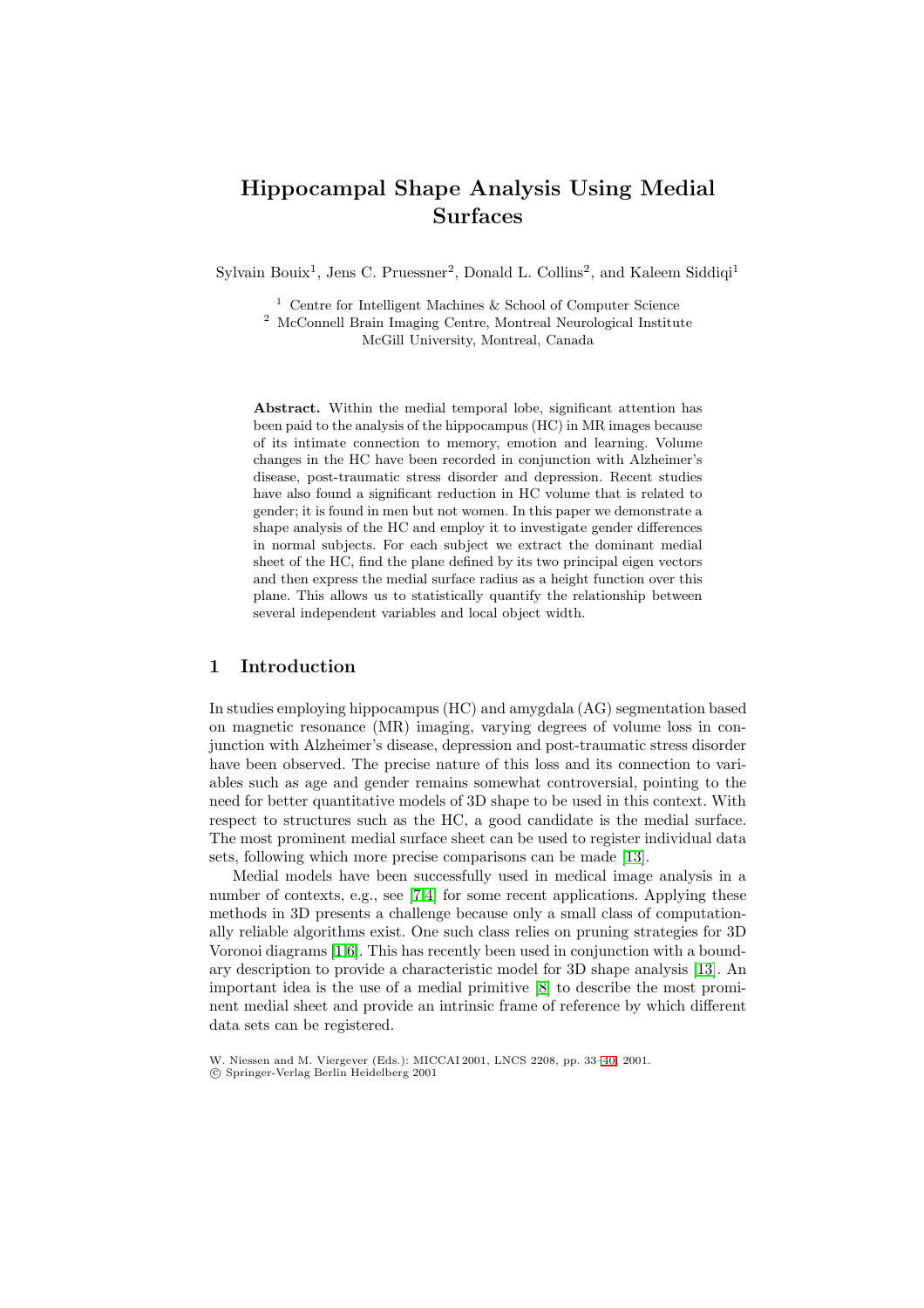In this paper we adopt a similar strategy, but use a novel algorithm we have developed for computing medial surfaces. Our main goal is to apply this methodology to a data set for which volume loss in relation to gender and age has been previously investigated [\[9\]](#page-7-7). The main idea is to extract the dominant medial sheet of the HC for each subject, find the plane defined by its two principal eigen vectors and then express the medial surface radius as a height function over this plane. This in turn allows us to statistically examine the relationship of independent variables with local object width.

# **2 Divergence Based Medial Surfaces**

In this section we review the algorithm for computing medial surfaces [\[11](#page-7-8)[,2\]](#page-7-9).

### **2.1 The Hamilton Jacobi Formulation**

Consider the grassfire flow

$$
\frac{\partial S}{\partial t} = \mathcal{N} \tag{1}
$$

acting on a closed 3D surface  $S$ , such that each point on its boundary is moving with unit speed in the direction of the inward normal  $N$ . In physics, such equations are typically solved by looking at the evolution of the phase space of an equivalent Hamiltonian system. Let  $D$  be the Euclidean distance function to the initial surface  $S_0$ . The magnitude of its gradient,  $\|\nabla D\|$ , is identical to 1 in its smooth regime. The associated Hamiltonian system is given by:

$$
\dot{\mathbf{p}} = (0, 0, 0), \quad \dot{\mathbf{q}} = -(D_x, D_y, D_z).
$$
\n(2)

Hamiltonian systems are conservative and hence the vector field  $\dot{q}$  is divergence free. However, this property does not hold at singularities of  $\dot{q}$ , which coincide with medial surface points. We use the divergence theorem to measure the net outward flux of **q**˙ through a surface

$$
\int_{v} \operatorname{div}(\dot{\mathbf{q}}) \mathrm{dv} \equiv \int_{S} <\dot{\mathbf{q}}, \mathcal{N} > \mathrm{ds}.
$$
 (3)

In the limit as the volume enclosed by the surface shrinks to zero we obtain a numerical approximation to the divergence which is used to guide a thinning process in a cubic lattice, while taking care to preserve the object's topology.

### **2.2 Preserving Homotopy**

A point is a *simple* point if its removal does not change the topology of the object. Hence in 3D, its removal must not disconnect the object, create a hole, or create a cavity. Malandain *et al.* have introduced a topological classification of a point x in a cubic lattice by computing two numbers [\[5\]](#page-7-10): i)  $C^*$ : the number of 26-connected components 26-adjacent to x in  $O \cap N^*_{26}$ , and ii)  $\overline{C}$ : the number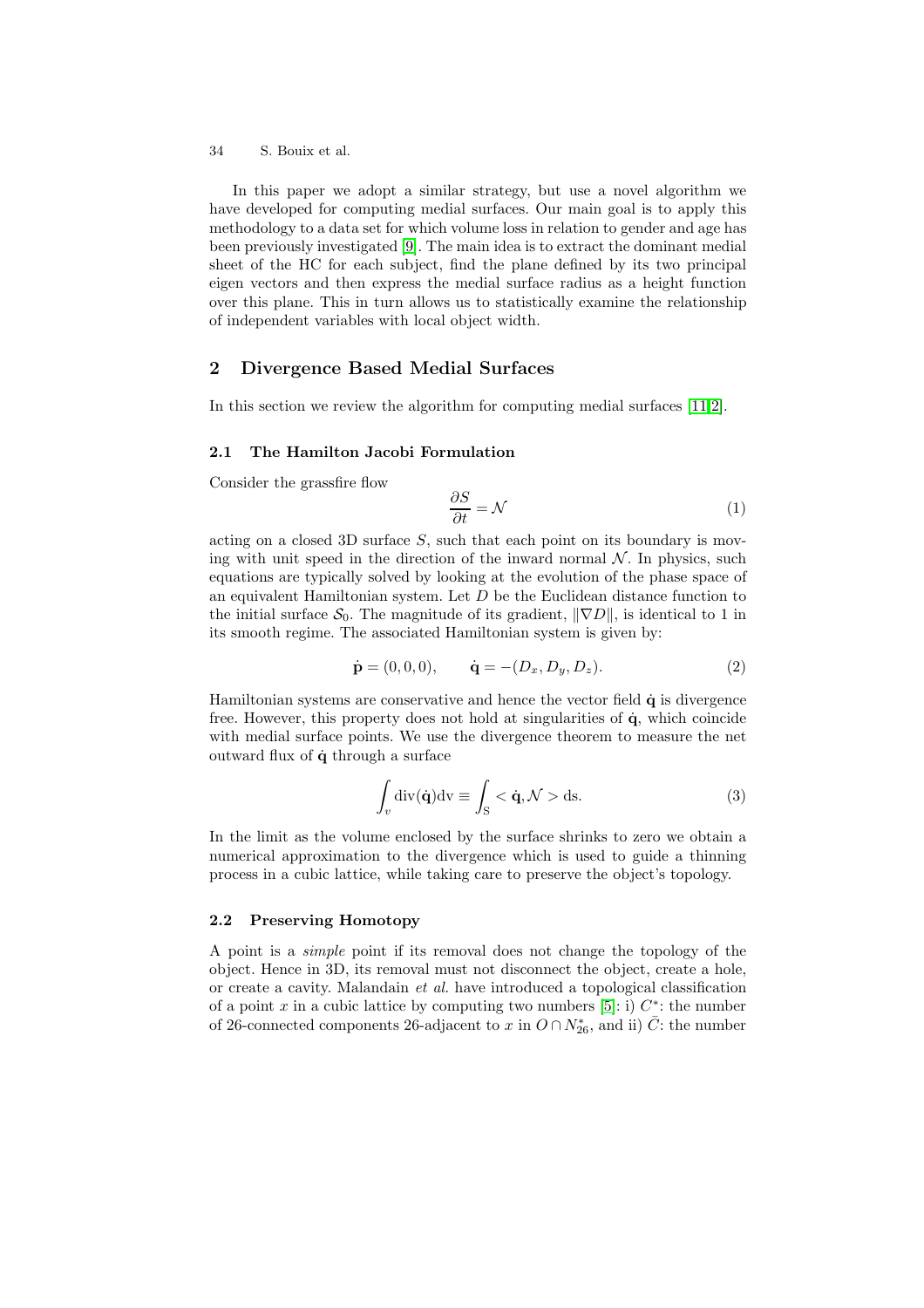of 6-connected components 6-adjacent to x in  $O \cap N_{18}$ . Further, they have shown that if  $C^* = 1$  and  $\overline{C} = 1$ , the point is *simple*, and hence removable.

The basic strategy now is to guide the thinning of the object by the total outward flux measure computed over a very small neighborhood. Points with the most negative outward flux are the strongest medial surface points. The process is stopped when all surviving points are not simple, or have a total outward flux below some chosen (negative) value, or both. Unfortunately the result is not guaranteed to be a thin set, i.e., one without an interior.

This last constraint can be satisfied by defining an appropriate notion of an endpoint in a cubic lattice. In  $\mathcal{R}^3$ , if there exists a plane that passes through a point  $p$  such that the intersection of the plane with the object includes an open curve which ends at  $p$ , then  $p$  is an end point of a 3D curve, or is on the rim or corner of a 3D surface. This criterion can be discretized easily to 26-connected digital objects by examining 9 digital planes in the 26-neighborhood of  $p$  [\[10\]](#page-7-11). The thinning process proceeds as before, but the threshold criterion for removal is applied only to endpoints.

#### **2.3 Segmenting the Medial Surface**

The medial surface can now be segmented using the classification of [\[5\]](#page-7-10). Specifically, the numbers  $C^*$  and  $\overline{C}$  can be used to classify curve points, surface points, border points and junction points. However, junction points can be misclassified as surface points when certain special configurations of voxels occur. These cases have to be dealt with using a new definition for simple surfaces [\[5\]](#page-7-10).

Let x be a surface point ( $\overline{C} = 2$  and  $C^* = 1$ ). Let  $B_x$  and  $C_x$  be the two connected components of  $\widehat{O} \cap N_{18}$  6-adjacent to x. Two surface points x and y are in an equivalence relation if there exists a 26-path  $x_0, x_1, ..., x_i, ..., x_n$  with  $x_0 = x$ and  $x_n = y$  such that for  $i \in [0, ..., n-1]$ ,  $(B_{x_i} \cap B_{x_{i+1}} \neq \emptyset \text{ and } C_{x_i} \cap C_{x_{i+1}} \neq \emptyset)$ or  $(B_{x_i} \cap C_{x_{i+1}} \neq \emptyset$  and  $C_{x_i} \cap B_{x_{i+1}} \neq \emptyset$ . A *simple surface* is defined as any equivalence class of this equivalence relation.

We use this definition in our framework to find all the different simple surfaces comprising the medial surface of an object. The first unmarked surface point on the medial surface is found and used as a "source" to build its corresponding simple surface using a depth first search strategy. The next simple surface is built from the next unmarked point and so on, until all medial surface points are marked.

### **3 Hippocampal Data**

In a previously published analysis [\[9\]](#page-7-7), the left and right HC and AG were manually segmented from T1-weighted MR images (three dimensional spoiled gradient echo acquisition with sagittal volume excitation; repetition time 18, echo time 10, flip angle 30 degrees) from 80 normal healthy subjects. These subjects included 39 healthy men and 41 healthy women in the age range of 18 to 42 years (mean age 25.4 +/- 5.6 years). The MRI data for each subject was first corrected for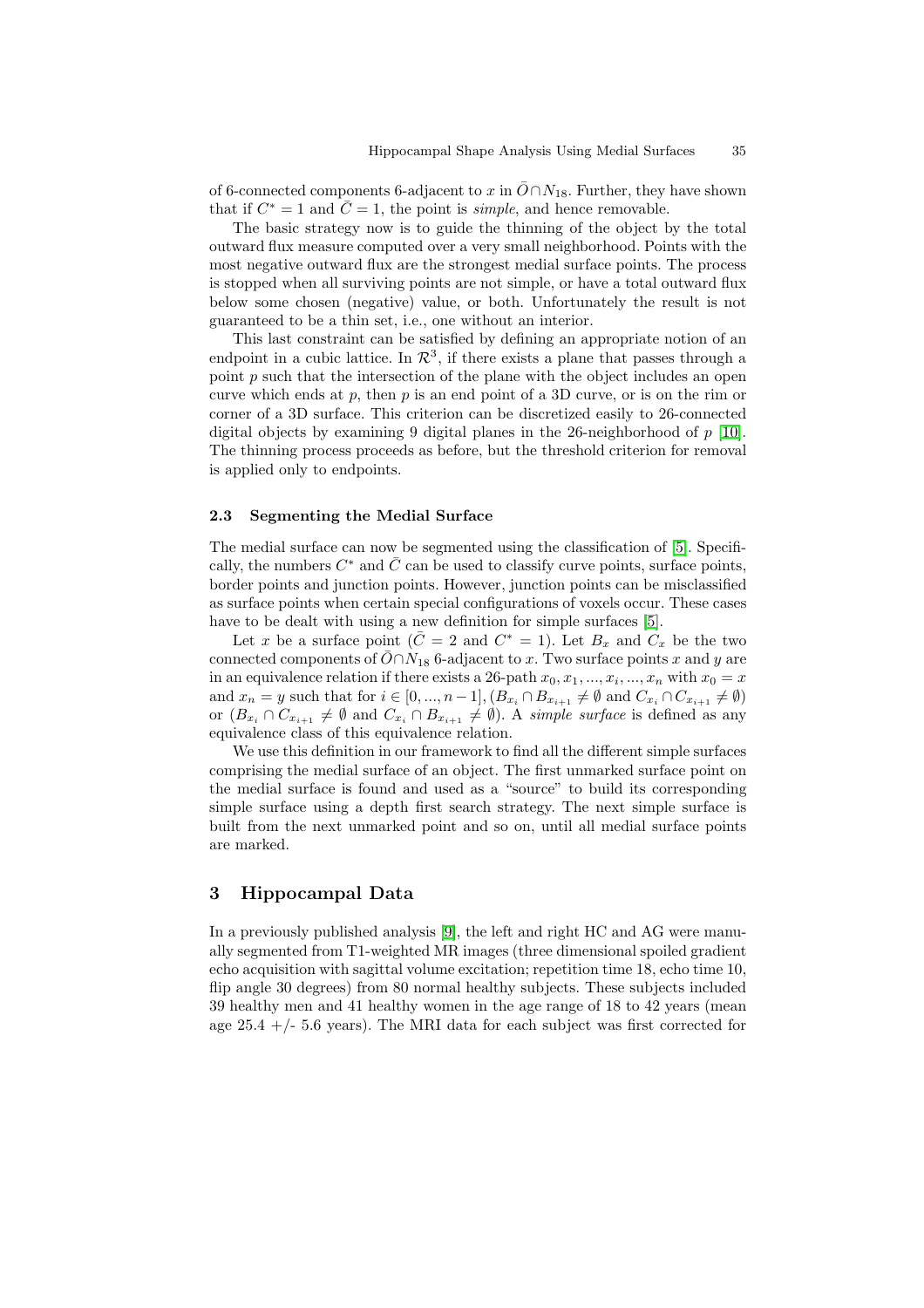image intensity non-uniformity [\[12\]](#page-7-12) and linearly registered to a standard brainbased coordinate system known as stereotaxic space [\[3\]](#page-7-13). It was then segmented manually by 3D voxel painting. By resampling with a tri-cubic kernel onto a 1mm<sup>3</sup> voxel grid in stereotaxic space, each brain volume was normalized for size, orientation and position. A typical segmentation of an individual hippocampus (HC) labelling is shown in Fig. [1.](#page-3-0)

<span id="page-3-0"></span>

**Fig. 1.** Hippocampal data from one subject. (A) Sagittal T1-weighted MRI image, (B) zoomed sub-image centred on hippocampus with hippocampal label, (C) 3D view of the manually segmented hippocampus.

Quantitative analysis of the original label volumes derived from the MR images revealed an overall hemispheric difference with the right HC being bigger than the left (4300 vs. 4072 mm<sup>3</sup>,  $p < .001$ ). Furthermore, there was a correlation with age in the group of men for both left and right hippocampus (Spearman's  $r = -.44, p < .005$ ) that was not apparent in the group of women  $(r = .01, p >$ .20). In order to determine the location of these differences, a regression analysis was applied to each voxel, with image intensity as the dependent variable [\[9\]](#page-7-7). Since nearby voxels were expected to be correlated, the technique of Worsley *et al.* [\[14\]](#page-7-14) was used to determine the critical t-threshold to identify statistically significant regressions. The analysis revealed that the differences between men and women seemed to occur mostly in the head and tail of the HC. However, it was not possible to determine whether the observed differences were due only to a volume reduction or were associated with the overall shape of the HC as well. The medial surface algorithm presented here extends the possibilities for analysis, allowing the investigation of shape differences in the HC between men and women. We chose to first examine the radius function of the medial surface of the HC at different locations in the human brain. It was thus necessary to register all the HC data sets using a local common coordinate frame, such that comparisons between subjects and groups could be made.

Our experiments showed that across the full set of HC data, the medial surface consisted of one large prominent sheet with only a small number of additional sheets. Furthermore, with only one exception, the volume reconstructed by the prominent sheet was less than 1% different than that reconstructed by the entire medial surface. We also found that the prominent sheet was almost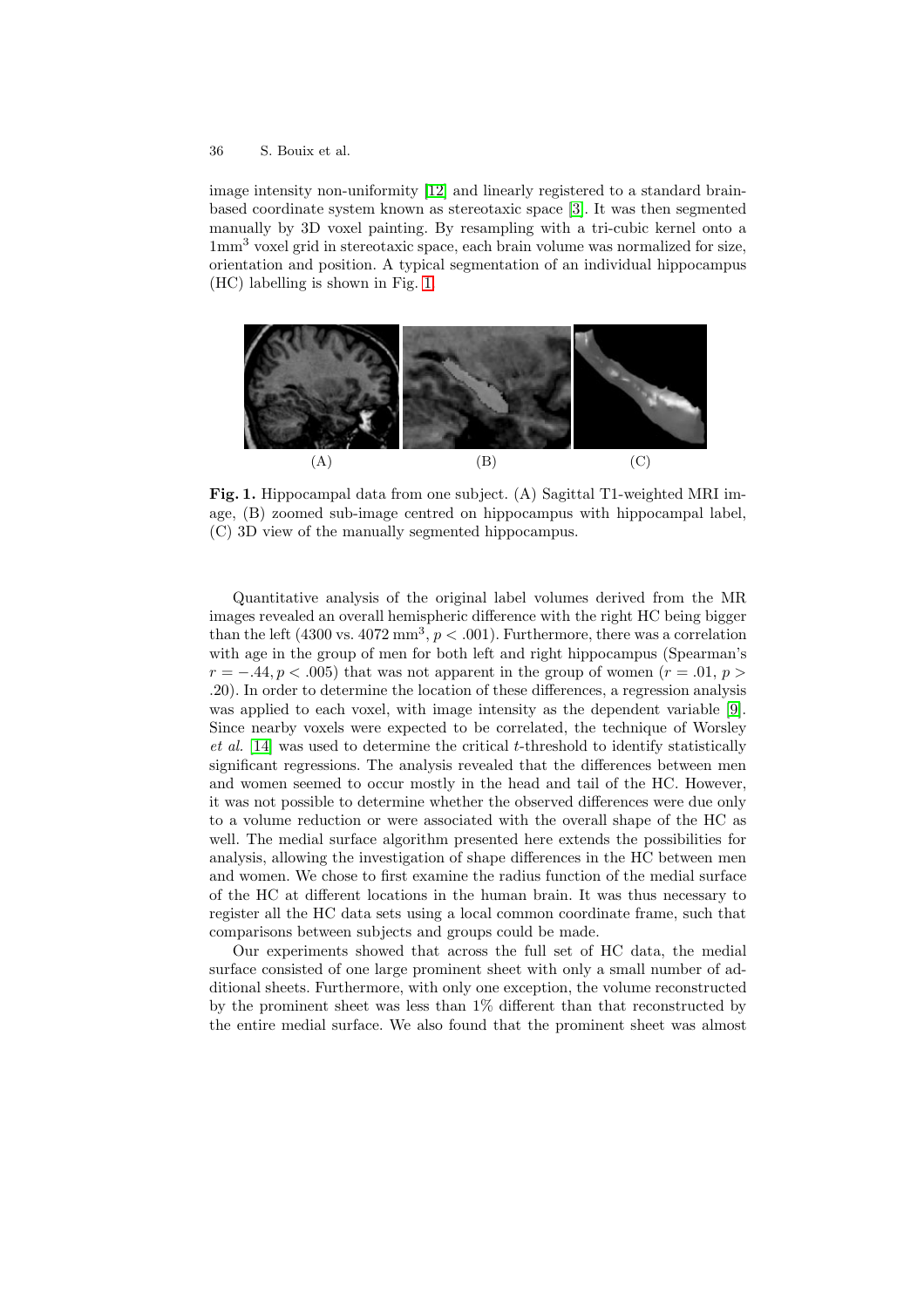planar: typical eigenvalue magnitudes for the principal component directions were  $\lambda_1 = 100, \lambda_2 = 20, \lambda_3 = 1$ . This justified a strategy of projecting the main medial surface sheet onto the plane defined by its two principal axes and then storing desired information about the object (the radius function of the medial surface) as a  $\mathcal{R}^2 \to \mathcal{R}$  height function. This process is illustrated in Fig. [2.](#page-4-0) In summary, the steps involved are: 1. Compute the medial surface of the HC, 2. Extract the largest simple surface as a 2D manifold in 3D, 3. Compute the two principal component axes of this manifold, 4. Project all points on the manifold onto the 2D plane with axes given by the principal component axes and origin given by the projection of the manifold's centroid, and 5. For each projected point display the medial surface radius as a height function mapping  $\mathcal{R}^2 \to \mathcal{R}$ .



<span id="page-4-0"></span>**Fig. 2.** LEFT TO RIGHT: A hippocampus, the most prominent sheet of its medial surface, the medial surface radius function as a surface plot, and as an intensity map.

### **4 Analysis**

The computation of the medial surfaces from the original HC labels resulted in two dimensional maps with each point on the map referring to the medial surface radius as a height function (Fig. [3-](#page-5-0)A). These individual 2D maps could then be averaged to compute the mean medial surface map with radius information for both men and women (e.g., Fig. [3-](#page-5-0)B and C). Both the single and the average maps could be employed for further statistical analysis. For example, one can see subtle differences in the left and right average maps in Fig. [3-](#page-5-0)B and C. The voxelbased regression technique could then be applied to compute an age corrected t-statistic image to localize statistically significant differences (Fig. [3-](#page-5-0)D).

Employing the medial surfaces in a linear regression model with gender as the independent variable, age as the covariate and the individual points on the 2D map as dependent variables, the slope of the effect of gender on the medial surface of the HC could be computed. The results of this analysis (Fig. [4\)](#page-6-0) reveal differences in the medial surfaces between left and right hemispheres as well as between men and women. First, it appears that there is a stronger effect of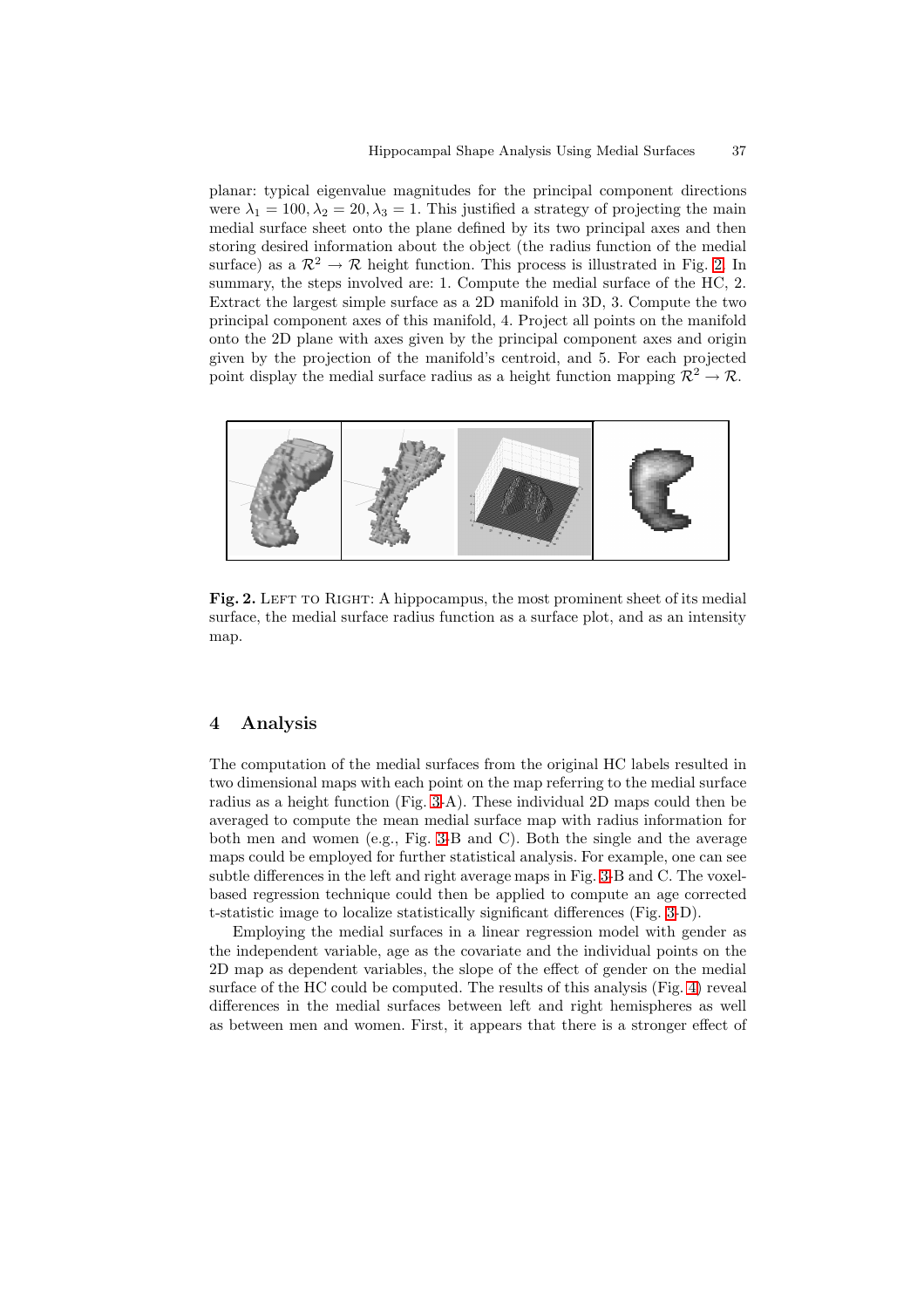

<span id="page-5-0"></span>**Fig. 3.** Horizontal section of medial surface radius function, anterior at the right, posterior at the left and medial at the top of image. (A) Radius function projected onto a 2D sheet for one subject. The grey bar (left side) indicates a radius of 0 to 5 mm. (B) Average radius function for left female hippocampus. This image is created by computing the average, on a pixel-by-pixel basis, of the radius function of the left HC for the 41 women in the study. One can see that on average the head of the HC (right side, image B) is approximately 10mm thick from top to bottom and that the tail (left side) gradually decreases in thickness. (C) Average radius for right female hippocampus. There appears to be a difference between the left and right sides. In order to localize statistically significant differences, a pairwise age corrected t-statistic image was computed for right-left (D). High intensity areas indicate regions where the right side is larger than the left.

gender and age on the right hemisphere than on the left; the resulting t-values are higher in the right hemisphere. Adjacent regions of positive and negative tvalues indicate possible local translation. Evidence for this effect at the head and tail of the right hemisphere HC indicate a rotation of female HC with respect to the male HC, with womens' HC head moving laterally and the tail moving medially. However, the difference in magnitude between the two regions suggests differences in the size of the medial anterior section of the HC between males and females. We note that the recent study in [\[13\]](#page-7-0) reports that the right HC is on average thicker than the left, although the connection to gender was not examined.

Second, Fig. [5](#page-6-1) shows the individual age regression maps for the 4 groups. The intensity of the image is directly proportional to the magnitude (and sign) of the regression of the medial surface radius function with age and thus reveals information about the effect of age on the location of shape differences. The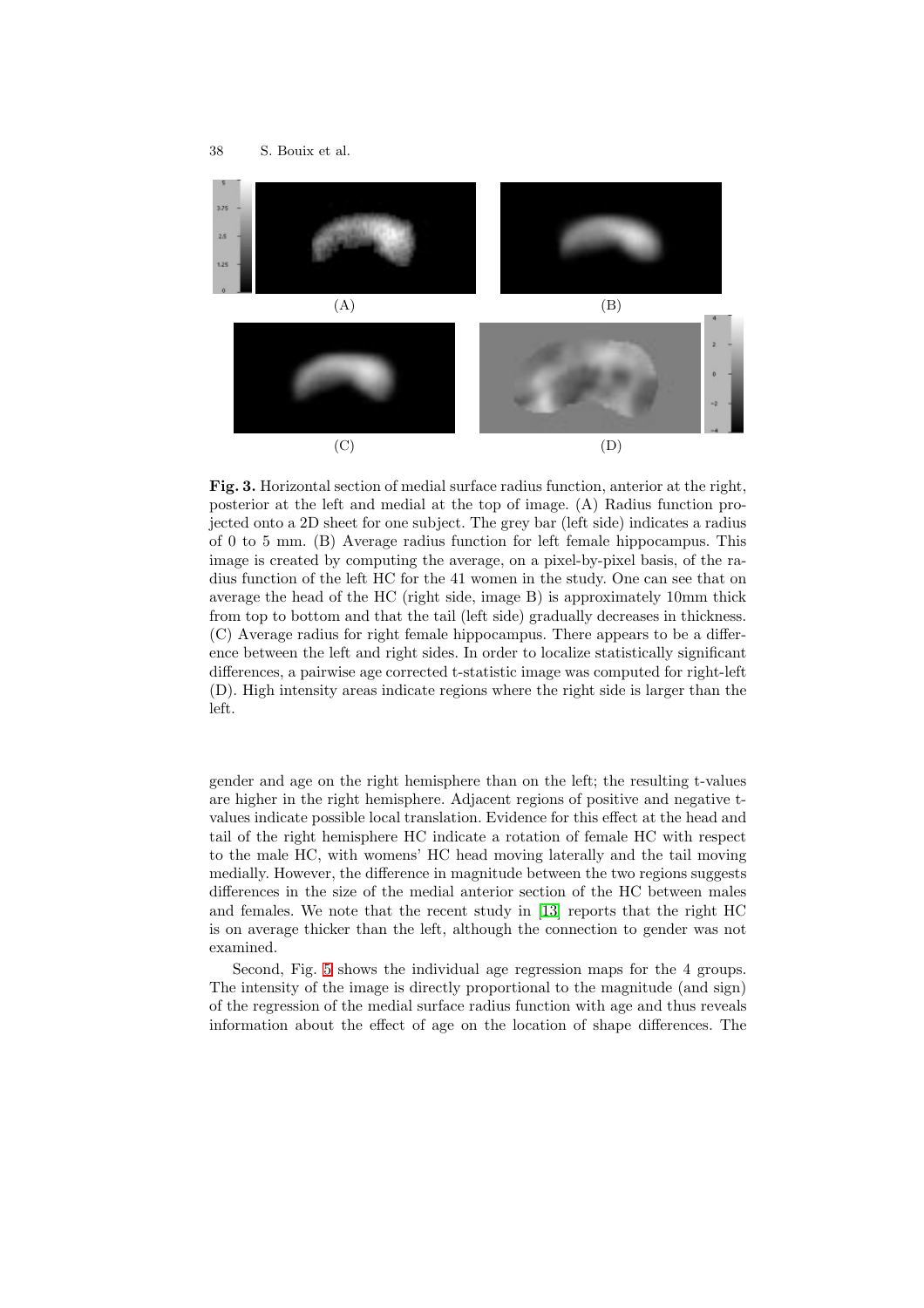

<span id="page-6-0"></span>**Fig. 4.** Regression of gender, correcting for age, left (A) and right (B) hemispheres. The grey bar indicates a range of t-values from -4.0 to 4.0. .

most apparent result is that the regressions are stronger in men than in women, and stronger on the right side in both sexes. We can see positive correlations in the medial anterior region of (A), suggesting a thickening of the alveus with age in females. In males, there is a significant decrease in the anterior and posterior regions, corresponding to the uncal recess and the inferior horn of the lateral ventricles. These results confirm those found in our previous study [\[9\]](#page-7-7).



<span id="page-6-1"></span>**Fig. 5.** Regression of age for women left (A) and right (B) hemispheres; and men left (C) and right (D). The grey bar indicates t-values from -4.0 to 4.0. .